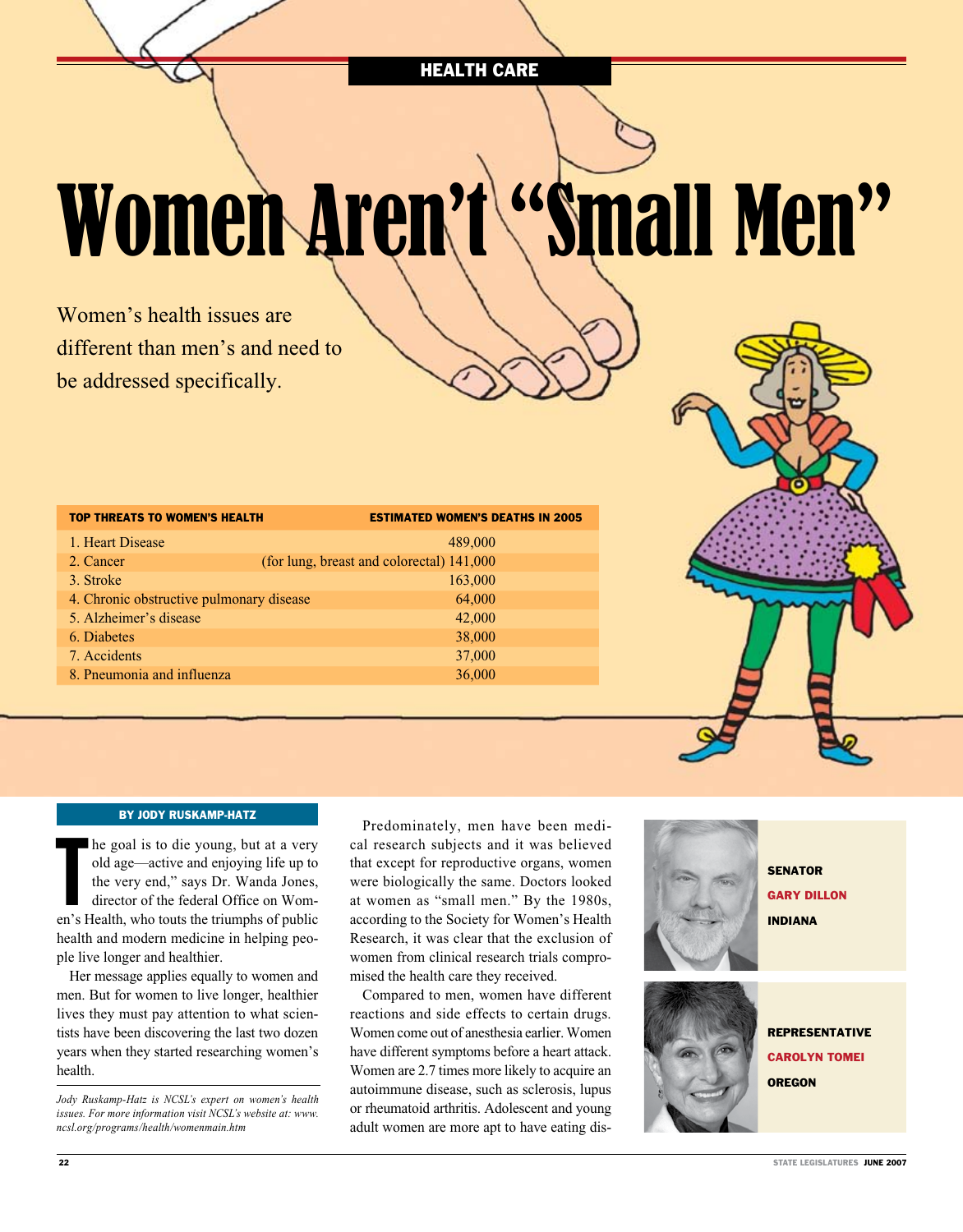orders that lead to death. Women who smoke are far more likely to develop lung cancer at a younger age. Women experience depression at nearly twice the rate as men.

"Women's health issues are different than men's, and if we care about overall health we have to look at gender-specific issues," says Indiana Senator Gary Dillon, a physician and chair of NCSL's Standing Committee on Health.

In the early 1900s, women in the United States were most likely to die from infectious disease and complications of pregnancy and childbirth. Once women started to live longer, researchers found they have their own versions of chronic conditions such as heart disease, cancer and stroke, which now account for 63 percent of American women's deaths.

Heart disease is the biggest killer, responsible for more deaths in women than all forms of cancer combined. The condition kills 50,000 more women than men every year. It continues to be the most significant health concern for women in the United States today with nearly 489,000 deaths per year. Cancer is the second major threat to women, with lung cancer being the most common cause of cancer death.

"When a woman's health is bad, it affects the whole family," says Oregon Representative Carolyn Tomei. "We have to spend a lot of time with our male counterparts explaining why these women's health issues are important, not only to them, but to their

1997-2003 DEATHS PER 1,000 LIVE BIRTHS Deaths per 1,000 Live Births 16 14 12 10 8 6 4 2 BLACK WHITE **HISPARIC** 0

entire family. Women tend to be the ones who decide when to seek medical advice for other family members." Tomei is the chair of the Human Services and Women's Wellness committee and has made women's health one of her top priorities in the legislature.

#### A NEW DIRECTION

Lawmakers, doctors and scientists are starting to pay more attention to women's health, but progress has been slow. Women and minorities are still not included in research studies in large enough numbers to allow for accurate analysis by sex and ethnicity. Advocates for women's health want to improve access for women to services such as cancer screenings, reproductive health care, prenatal care, mental health care, smoking cessation classes, and appropriate treatment for their health problems.

"Women's health is often a bellwether for what's happening with overall health in a state," says Michelle Berlin with the Oregon Health & Science University and co-author of the third "Making the Grade on Women's Health: A National and State-by-State Report Card."

Based on the criteria outlined in the U.S. Department of Health and Human Services' Healthy People 2010 agenda, Berlin's report gives the nation an overall grade of "unsatisfactory." The two goals met by the nation—the percentage of women age 40 and older getting regular mammograms and the number of dental visits—represent progress,

Low Birth Weight Among Infants, by Race/Ethnicity

1985-2003 14 %PERCENT OF LIVE BIRTHS Percent of Live Births 12 10 8 6 4 2  $\overline{0}$ **HISPANIC** Source: Child Health USA 2005 Pacific Health USA 2005 **AMERICAN INDIANA** 

# DISPARITIES PERSIST

Women of color will constitute almost half of all Amer-<br>ican women by 2050. They suffer disproportionately from disease and early mortality. African-American women are three to four times more likely than white women to die of complications from pregnancy. African-American newborns are twice as likely than the population as a whole to be born small, which leads to higher infant mortality rates. Diabetes is at least two to four times higher among African-American, Hispanic, American Indian and Asian Pacific Islander women than among white women.

Breast cancer is the leading cause of cancer deaths among Hispanic women, yet only 38 percent of Hispanic women over age 40 have regular mammograms. Disparities are present in cervical cancer as well, where Hispanic females have the highest incidence rates and are the least likely to get Pap tests. About half of women diagnosed with cervical cancer have never had a Pap test.

"Legislators cannot look at the population as a whole when determining health policy, but must look at specific populations to identify needs and appropriate strategies," says Missouri Senator Rita Heard Days. Cau-

casian women have the highest incidence of breast cancer, but African-American women are more likely to die from the disease.

"I think that the



Rita days **MISSOURI** 

statistics speak for

themselves," she says. "Minority women are not getting the care they need. We need better outreach, education and access to services, which can be accomplished by a Medicaid expansion, through private insurance coverage and supporting community health centers."

Many of the health disparities between populations are a result of differences in obtaining access to insurance and services. Nearly 17 million American women are uninsured. Latinas have the highest rate of uninsurance of all groups of women (38 percent), three times the uninsured rate of white (13 percent) women.

Many states have tried to improve access and expand insurance coverage for the uninsured population. Other states are helping to reduce racial disparities by addressing language and cultural barriers and supporting community health centers. Kansas is considering legislation to create a guaranteed loan program to build or expand community health clinics.

"The statistics are appalling. We need to do much more," says Representative Carolyn Tomei. "Oregon has health clinics for people without health insurance, but there aren't enough clinics. And there just isn't enough money. We hope to find more money for that."

# U.S. Mortality Rate Among Infants, by Maternal Race/Ethnicity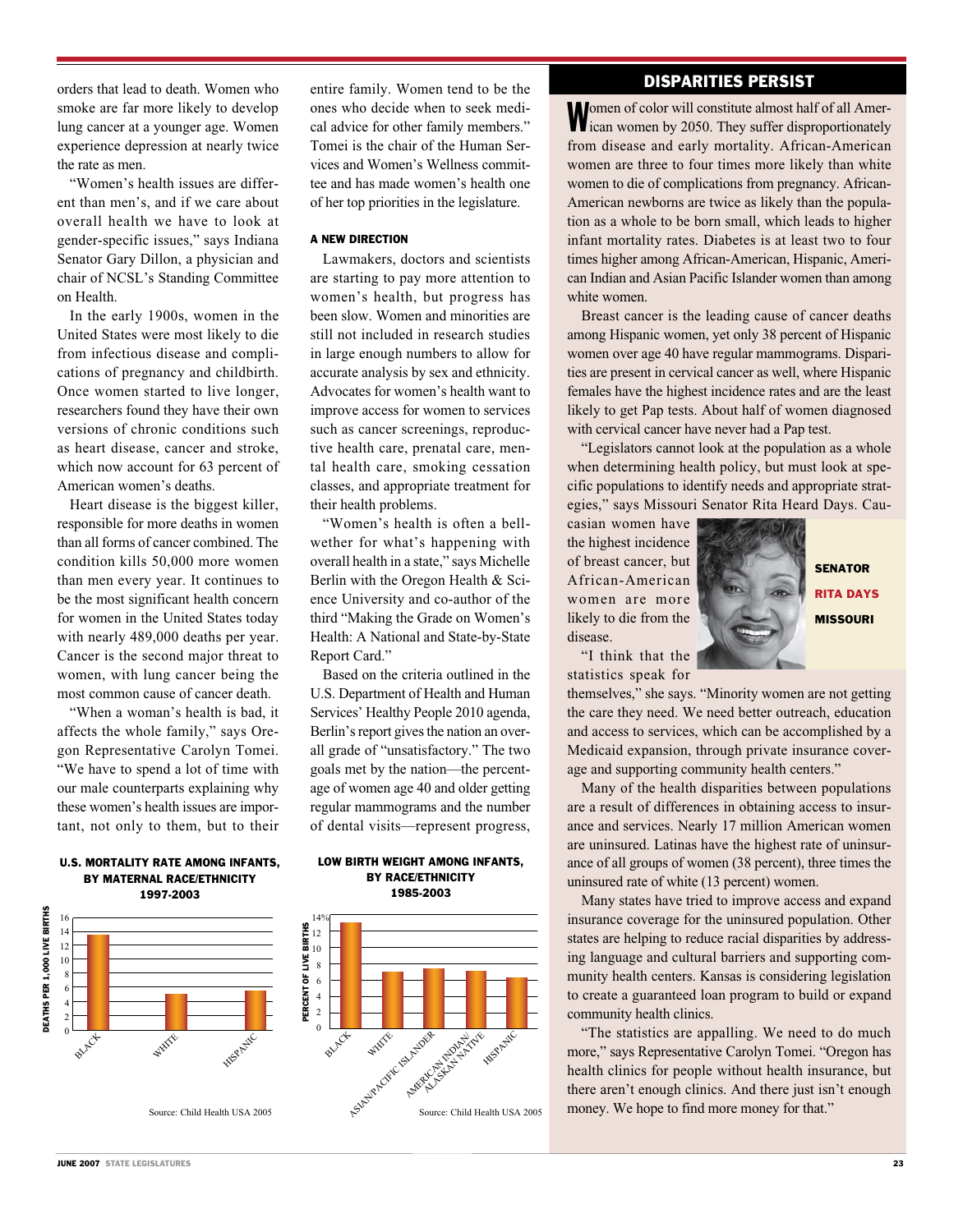but many of the measures fall far short of the goals. In the state-by-state book, no state has a "satisfactory" grade for women's health, but Minnesota, Massachusetts, Vermont, Connecticut, New Hampshire, Hawaii, Colorado and Utah came close with "satisfactory minus." Six states—Texas, Oklahoma, West Virginia, Arkansas, Louisiana and Mississippi—received an overall failing grade because their performance was weak on a substantial number of the nation's goals.

In addition to grading each state according to the federal health objectives, the report evaluates whether states have adopted 67 selected health policy recommendations. The only standard met by all the states—up from 40 states in 2001—was Medicaid coverage

# "IF MORE PEOPLE FOCUSED ON PREVENTION, THE BUDGET SAVINGS WOULD BE TREMENDOUS.

—Senator Vicki Schmidt

for breast and cervical cancer. California, New York and Rhode Island met a majority of the policy recommendations (more than 35), while Idaho, Mississippi and South Dakota met the fewest. Preventing tobacco sales to minors was the most consistently improved policy with 18 states now meeting the policy goal, compared to only five in 2001.

The report also found that a woman's health depends greatly on where she lives. For example, nearly 18 percent of women ages 18 to 64 nationwide are uninsured, but in topranked Minnesota, only 8 percent of women are uninsured. In Texas, 28 percent of women are without health insurance. In Hawaii, 85 per 100,000 women die of heart disease, but in the District of Columbia, 211 per 100,000 women do. In New Hampshire, only 8 percent of pregnant women do not receive prenatal care in the first trimester, but in New Mexico, 31 percent of women lack such care.

"The outlook for women's health is grim and nowhere near approaching the goals for 2010 the U.S. Department of Health and Human Services Healthy People initiative set for the nation," says Berlin. "Failing to meet



**SENATOR** vicki schmidt **KANSAS** 

these goals undermines not only the health and well-being of women, but the well-being of our country as well."

## WHAT STATES CAN DO

The "Making the Grade" report also encourages states to adopt certain policies to achieve federal health objectives. For example, the report recommends insurance mandates to cover a variety of services, ranging from mammography to treatment for eating disorders. And it calls for pre- and post-natal care for low-income women.

Although most policymakers would agree about wanting to achieve health goals, their strategies for achieving them vary. Some of the report's recommendations go too far for many legislators, such as those concerning insurance mandates or even more controversial areas such as reproductive health issues.

 Oregon's Representative Tomei supports insurance mandates to improve her state's ranking, while Kansas Senator Vicki Schmidt favors consumer education and improving access to services to achieve better results in Kansas.

Tomei supported Oregon's requirement for insurance plans to cover cervical cancer screening and mammography. She credits the Pap test for the dramatic 74 percent drop in the number of U.S. cervical cancer deaths between 1955 and 1992. She sponsored a bill to ban smoking in the workplace, including bars and taverns. "Women work in bars and taverns more often than men do," she says.

She supported an increase in cigarette taxes, with a portion earmarked to help both girls and boys avoid smoking. More than one in four high school girls are smokers, and studies have shown that women who start smoking as adolescents are more likely to be heavy adult smokers.

Senator Schmidt, vice chair of Kansas' Public Health and Welfare committee, believes state governments have an important role to play. "I keep looking at the top killers of women and I believe education is the key." *continued on page 28*

## state-by-state report card 2004

"Making The Grade on Women's Health" graded the states against benchmarks drawn primarily from the health objectives set for the nation by the U.S. Department of Health and Human Services' Healthy People 2010 agenda. No state met all 100 benchmarks. Those meeting between 70 and 99 were ranked "satisfactory minus;" between 50 and 69, "unsatisfactory;" below 50, "failing."

| Rank           |                      | Grade       |
|----------------|----------------------|-------------|
| 1              | Minnesota            | $S-$        |
| $\overline{2}$ | Massachusetts        | $S-$        |
| 3              | Vermont              | $S-$        |
| 4              | Connecticut          | $S-$        |
| 5              | New Hampshire        | $S-$        |
| 6              | Hawaii               | $S-$        |
| 7              | Colorado             | $S-$        |
| 8              | Utah                 | $S-$        |
| 9              | Maine                | $\mathbf U$ |
| 10             | Washington           | U           |
| 11             | Rhode Island         | U           |
| 12             | Arizona              | U           |
| 13             | Iowa                 | U           |
| 14             | North Dakota         | U           |
| 15             | Maryland             | U           |
| 16             | Oregon               | U           |
| 17             | Montana              | U           |
| 18             | New Jersey           | U           |
| 19             | Nebraska             | U           |
| 20             | California           | U           |
| 21             | Florida              | U           |
| 22             | Kansas               | U           |
| 23             | Wisconsin            | U           |
| 24             | Delaware             | U           |
| 25             | Alaska               | U           |
| 26             | Virginia             | U           |
| 27             | South Dakota         | U           |
| 28             | Wyoming              | U           |
| 29             | New York             | U           |
| 30             | Idaho                | U           |
| 31             | Pennsylvania         | U           |
| 32             | Michigan             | U           |
| 33             | Nevada               | U           |
| 34             | Georgia              | U           |
| 35             | Missouri             | U           |
| 36             | Ohio                 | U           |
| 37             | New Mexico           | U           |
| 38             | North Carolina       | U           |
| 39             | Illinois             | U           |
| 40             | South Carolina       | ${\bf U}$   |
| 41             | Indiana              | U           |
| 42             | Tennessee            | U           |
| 43             | Kentucky             | U           |
|                |                      |             |
| 44             | District of Columbia | ${\bf U}$   |
| 45             | Alabama              | U           |
| 46             | Texas                | F           |
| 47             | Oklahoma             | F           |
| 48             | West Virginia        | F           |
| 49             | Arkansas             | F           |
| 50             | Louisiana            | F           |
| 51             | Mississippi          | F           |